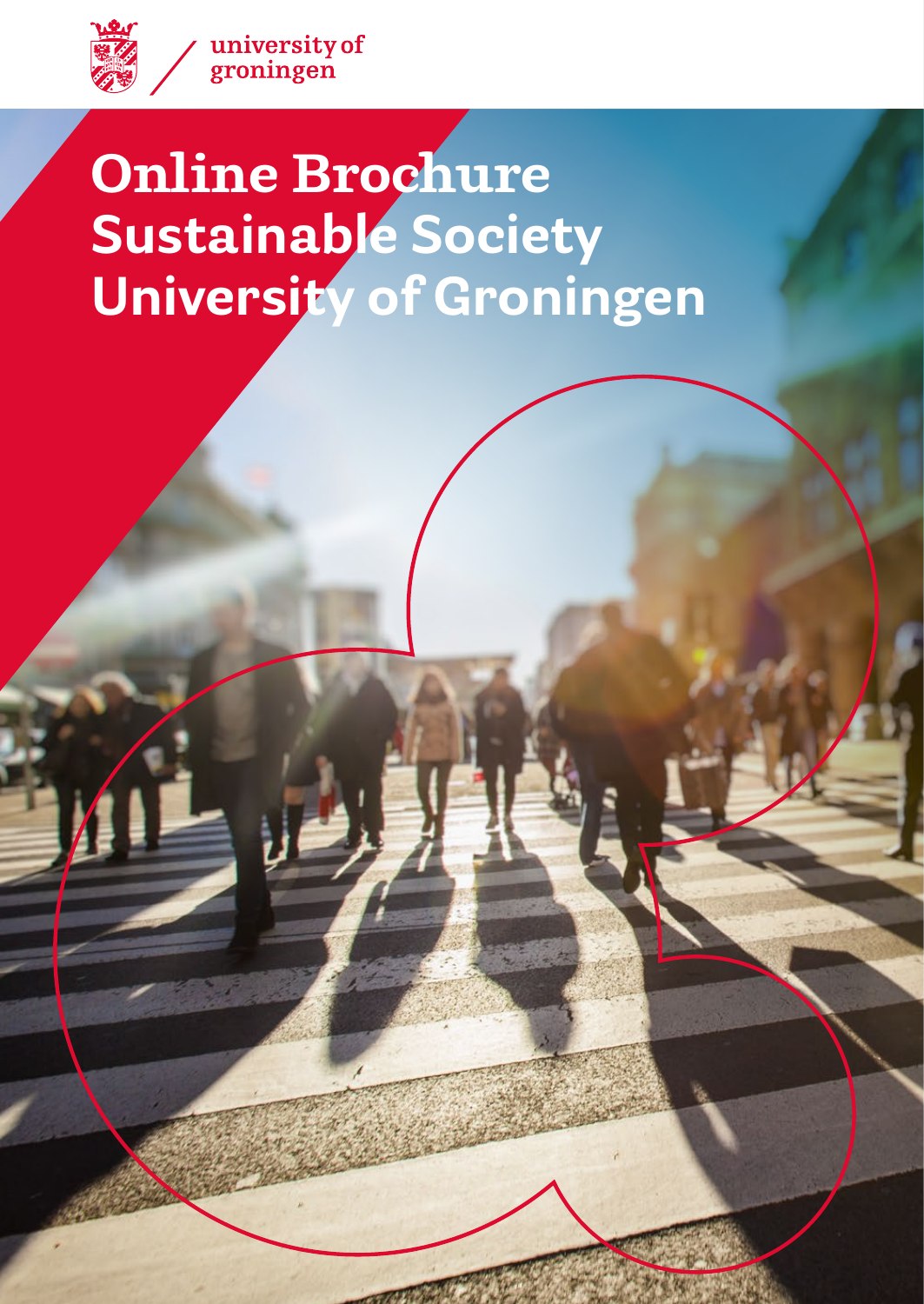# **Sustainable Society SCOOP programme**

**SCOOP, of which Sustainable Society is a joint initiator, stands for Sustainable Cooperation: Roadmaps to a Resilient Society. The programme brings together leading Dutch scholars in Sociology, History, Psychology, and Philosophy. Together, they have built an innovative theoretical model to integrate their complementary expertise and developed an interdisciplinary joint research strategy. Using this approach, they will investigate cooperation, and the program aims to generate novel solutions for care, work, and inclusion. Rafael Wittek, project leader and professor of Sociology at the Faculty of Behavioural and Social Sciences, answers three core questions about SCOOP.** 

#### **Want to know more?**

**Visit: https://www.rug.nl/about-us/news-andevents/news/archief2017/nieuwsberichten/ rug\_zwaartekrachtbrochure\_engv2.pdf**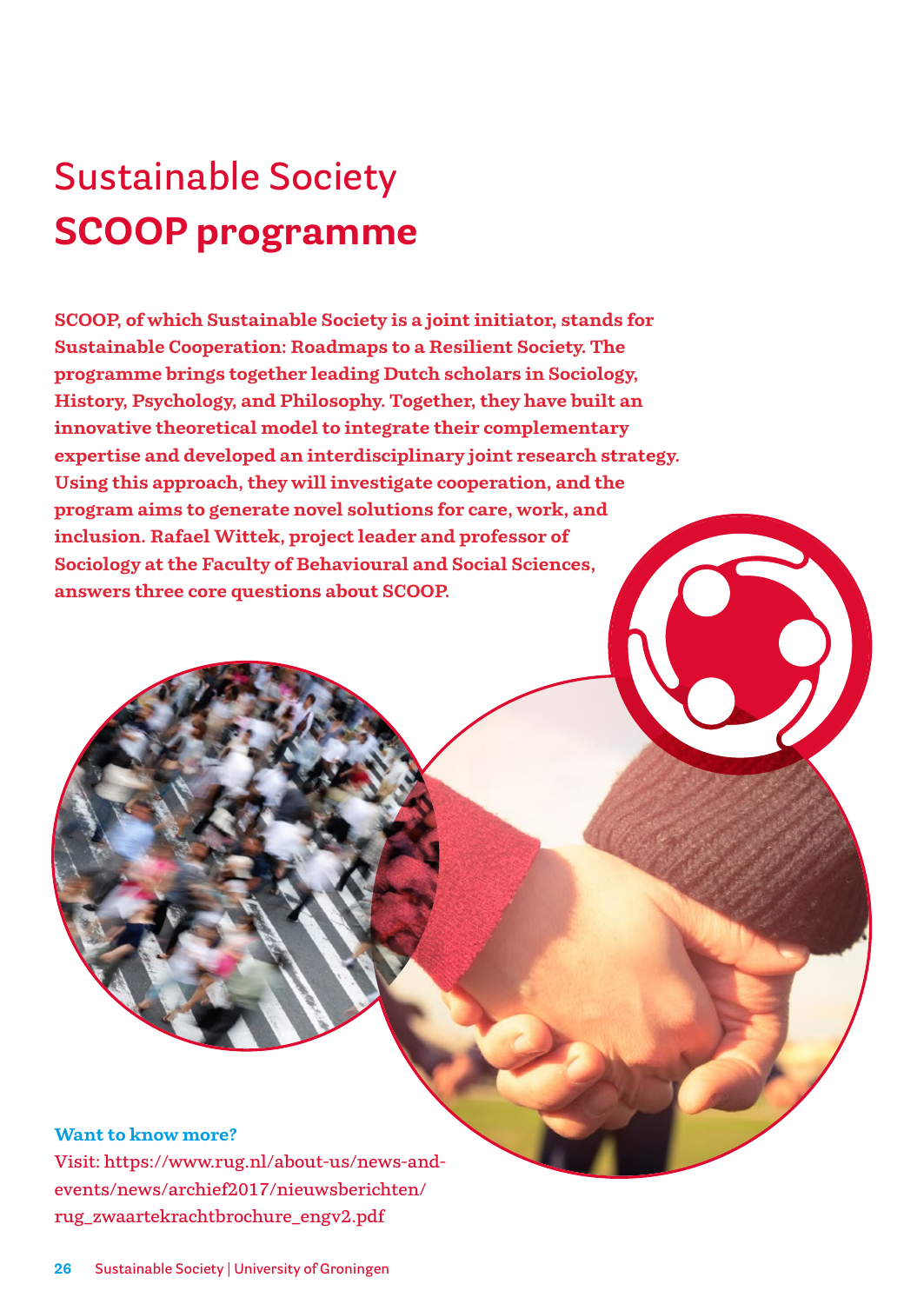# *"SCOOP recently received 18,8 million euro by the Gravitation programme"*

*SCOOP recently received 18,8 million euro by the Gravitation programme, one of the largest grants ever awarded for a project in the humanities and social sciences in the Netherlands. What is the Gravitation programme?*

The government uses Gravitation to stimulate the research of consortia of the best researchers in the Netherlands. These researchers must perform innovative and influential research in their respective fields. The selection procedure for this government-funded programme is conducted by the Netherlands Organisation for Scientific Research (NWO).

# *SCOOP stands for Sustainable Cooperation: Roadmaps to a Resilient Society: What exactly does that mean?*

'By now we know reasonably well how to get people to cooperate effectively. What we don't know yet is how to keep it that way in the long term, especially in unsettled times, periods in which many developments take place simultaneously and collaborations become strained. Which arrangements will have to be made to preserve a collaboration so that it creates value

**Coordinating researcher Prof. Dr. Rafael Wittek, University of Groningen, Sociology** 

### **Core group**

**Prof. Dr. Naomi Ellemers, Utrecht University Prof. Dr. Martin van Hees, VU University Amsterdam**

for the group, without causing damage to the environment, and at the same time ensuring that all participants remain enthusiastic? That is the key problem that we examine.'

### *What does SCOOP bring society?*

'A lot. First of all, we will be testing which interventions work best in different practical cases. This will yield evidence-based recommendations on cooperation with concrete benefits for companies and policymaking organizations. In addition, we will collect data and develop a new method of combining different forms of data, ranging from micro measurements to macro observations and from source research to experiments, and making substantiated statements about these data. Ultimately, this should lead to a model that specifies the conditions under which sustainable collaborations thrive, even when societies change. To give a concrete example, if the earthquakes in the province of Groningen force parents to move and schools to close, how can society still succeed in continuously offering children high-quality education? Our model must be able to answer that question.'

**Prof. Dr. Bas van Bavel, Utrecht University Prof. Dr. Ir. Tanja van der Lippe, Utrecht University Prof. Dr. Russell Spears, University of Groningen, Social psychology**